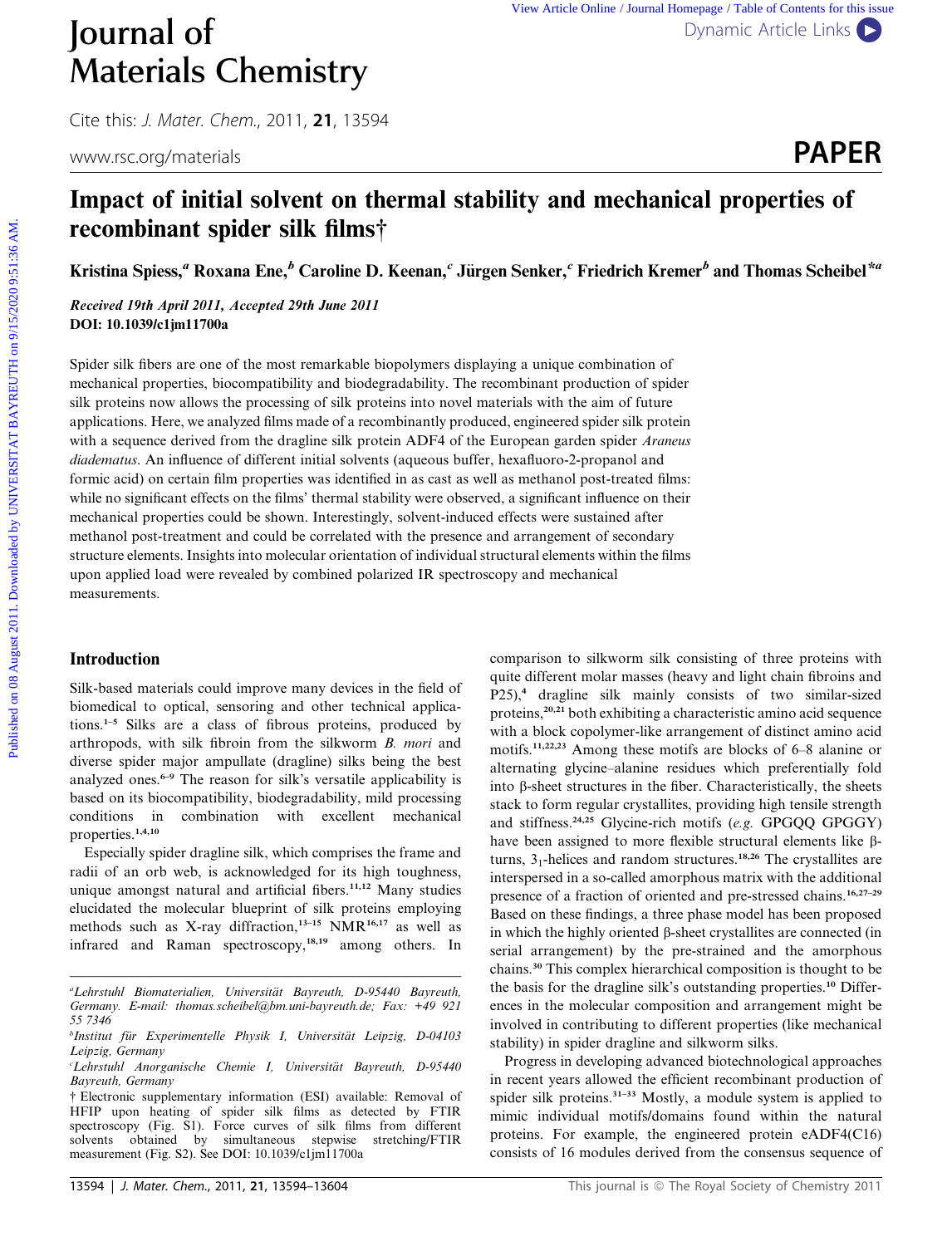the repetitive part of the dragline silk protein ADF4 of the garden spider Araneus diadematus.<sup>34</sup> Apart from studying the complex process of fiber formation, $35-37$  recombinant proteins offer the possibility to analyze assembly into non-fibrous morphologies like spheres, foams or films.<sup>3,9</sup>

Silk films have shown high potential as promising new biomaterials, particularly in supporting cell growth and proliferation,<sup>1,2,32</sup> tissue engineering,<sup>8</sup> controlled (drug) release<sup>38–40</sup> or as biocompatible photonic devices.<sup>41,42</sup> Diverse approaches to modify and functionalize films of silkworm or recombinant spider silk were reported to further adjust their properties for individual requirements.2,43 However, most of the previous work has been done on films of regenerated B. mori silk fibroin (SF). SF films can be cast from solution in water<sup>2,9</sup> or organic solvents (such as hexafluoro-2-propanol  $(HFIP)$ ,<sup>44</sup> formic acid<sup>45-47</sup> or trifluoroacetic acid<sup>46</sup>). Analysis of these films indicated the presence of structural elements similar to those found in natural silkworm silk fibers. Depending on the processing conditions, IR- and XRD-signals typical for silk I (amorphous structures and type II  $\beta$ -turns) and silk II (antiparallel  $\beta$ -sheets) conformations were reported.<sup>48</sup> Several triggers like organic solvents (mostly methanol), $48-51$  temperature<sup>51,52</sup> or shear stress<sup>50,53,54</sup> can induce the formation of  $\beta$ -sheet structures in silkworm silk films. Further, the degree of crystallinity can be influenced by varying the concentration of methanol and the incubation time with methanol,<sup>1</sup> casting temperature<sup>51,55</sup> or water annealing.<sup>48</sup> We repetitive part of the dragtine silk, provide ADF4 of the but others are unique for our system. A combinate This comparison when the medicine constrained by the medicine online in the medicine of the properties of the

Although silk fibroin and spider silk proteins share some physico-chemical characteristics, like a highly repetitive primary sequence and a hierarchical structural composition involving crystalline and non-crystalline regions, they also reveal distinct differences. The amino acid motif forming  $\beta$ -sheet crystallites is  $(GAGAGS)<sub>n</sub>$  in *B. mori* silk,<sup>4,23</sup> but A<sub>n</sub> in the spider dragline silk protein ADF4 as well as in the engineered recombinant protein eADF4(C16).<sup>10,14,34</sup> Moreover, eADF4(C16) displays a lower molecular weight ( $M_{\rm w}$  47 kDa), a lower hydropathicity and less charges than heavy chain SF.<sup>34</sup> These differences have recently been shown to result in an altered assembly behaviour of both proteins upon salting-out and in different mechanisms of drug release from microspheres made of SF or eADF4(C16).<sup>56,57</sup> Regenerated SF solutions represent a heterodisperse system, consisting of a mixture of heavy and a light chains  $(M_w 392$  kDa and 26 kDa) and P25 ( $M_{\rm w}$  25 kDa),<sup>4,23</sup> while biotechnologically produced eADF4(C16) is monodisperse with reproducible quality, which has a significant impact on processing.<sup>10,31</sup>

Previously, eADF4(C16) has been cast into transparent films from HFIP solutions. These films were analyzed according to their structure,<sup>49,58,59</sup> effect of post-treatment with alcohols<sup>58</sup> and kosmotropic ions,<sup>49</sup> and their microhardness.<sup>60</sup> After methanol treatment, b-sheet stacks assembled into regular nano-crystals with dimensions between 2 and 40 nm and an average size of 7–8 nm.<sup>59</sup> Other reports on films of recombinantly produced spider silk proteins focused on structural features<sup>49,61,62</sup> and their applicability as cell supporting devices<sup>62-64</sup> or for silicification.<sup>65</sup>

Here, we investigated systematically the influence of different initial solvents (HFIP, formic acid and aqueous buffer) on secondary structure and thermal and mechanical stabilities of eADF4(C16) films, without further treatment (as cast) and after methanol post-treatment. Some of the observed effects correspond well to mechanisms already known for *B. mori* SF films,

but others are unique for our system. A combined FTIR/ mechanical analysis allowed an elucidation of the molecular arrangement and force dissipation in films cast from the different initial solvents, stressing the importance of interstitial solvent molecules and the arrangement of  $\beta$ -sheet structures in addition to their overall amount in the respective films.

## Results and discussion

# Casting of silk films from different solvents: implications on the secondary structure

Silk films can be cast from different aqueous or organic solvents (mostly HFIP, formic acid  $(FA)$  or trifluoroacetic acid<sup>44-47</sup>). It has been shown that certain solvents might affect the proteins' secondary structure. Here, we employed buffered aqueous solution (aq), HFIP and FA as solvent. The secondary structure of eADF4( $C16$ ) in solution was determined previously,<sup>58</sup> revealing a mainly unstructured conformation in buffered aqueous solution. No differences were observed by employing different buffers at identical pH values (5 mM sodium phosphate pH 8, 10 mM Tris–HCl, pH 8 and 5 mM ammonium bicarbonate pH 8). In contrast, HFIP induces  $\alpha$ -helical structures.<sup>58</sup> The secondary structure of eADF4(C16) dissolved in FA could not be determined due to the high intrinsic optical activity of FA.

In order to analyze the effect of the starting solvent on the secondary structure after film formation, films were cast from the respective solvents and characterized by FTIR spectroscopy and high-resolution solid-state NMR spectroscopy. In order to prevent the formation of salt crystals upon drying of the aqueous solution, ammonium bicarbonate was chosen as buffer system due to the known volatility of its components. In the obtained FTIR spectra, the amide I (1600–1700 cm<sup>-1</sup>) and amide II (1500– 1580 cm<sup>-1</sup>) bands were analyzed, representing mainly C=O stretching vibrations of the amide backbone (amide I) and N–H bending in combination with C–N asymmetric stretch vibrations (amide II). $51,69,70$  As expected, the absorption bands in these regions of as cast films differed depending on the solvent used. HFIP films showed spectra dominated by maxima at  $1654 \text{ cm}^{-1}$ and 1548 cm<sup>-1</sup> (Fig. 1a), which can be assigned to  $\alpha$ -helical/ random coil conformations as reported previously.43,49 In contrast, films cast from FA solution revealed an additional maximum at  $1627 \text{ cm}^{-1}$  based on the presence of  $\beta$ -sheet structures. Strikingly, spectra recorded for buffered films differed depending on the local region of the film being analyzed. Upon cutting the films into strips for analysis, certain strips (we named these type I) revealed spectra similar to those from as cast films from HFIP. In comparison, spectra of other strips (type II) of buffered films revealed a broadening of the amide I band towards lower wavenumbers, indicating higher contributions from bsheet structures (as seen at  $1616-1636$  cm<sup>-1</sup>).<sup>51</sup> The two different regions are likely due to an inhomogeneous evaporation of the buffer. Importantly, no crystals of the salt (ammonium bicarbonate) could be detected in the films.

The secondary structure composition was further analyzed by Fourier self-deconvolution (FSD).<sup>51</sup> Selected FSD spectra are shown in Fig. 1 for as cast HFIP (c) and type II buffered films (d). The calculated amounts of  $\beta$ -sheets in as cast films are 21% (HFIP), 25% (type I *aq*), 30% (type II *aq*), and  $\sim$ 32% (FA), with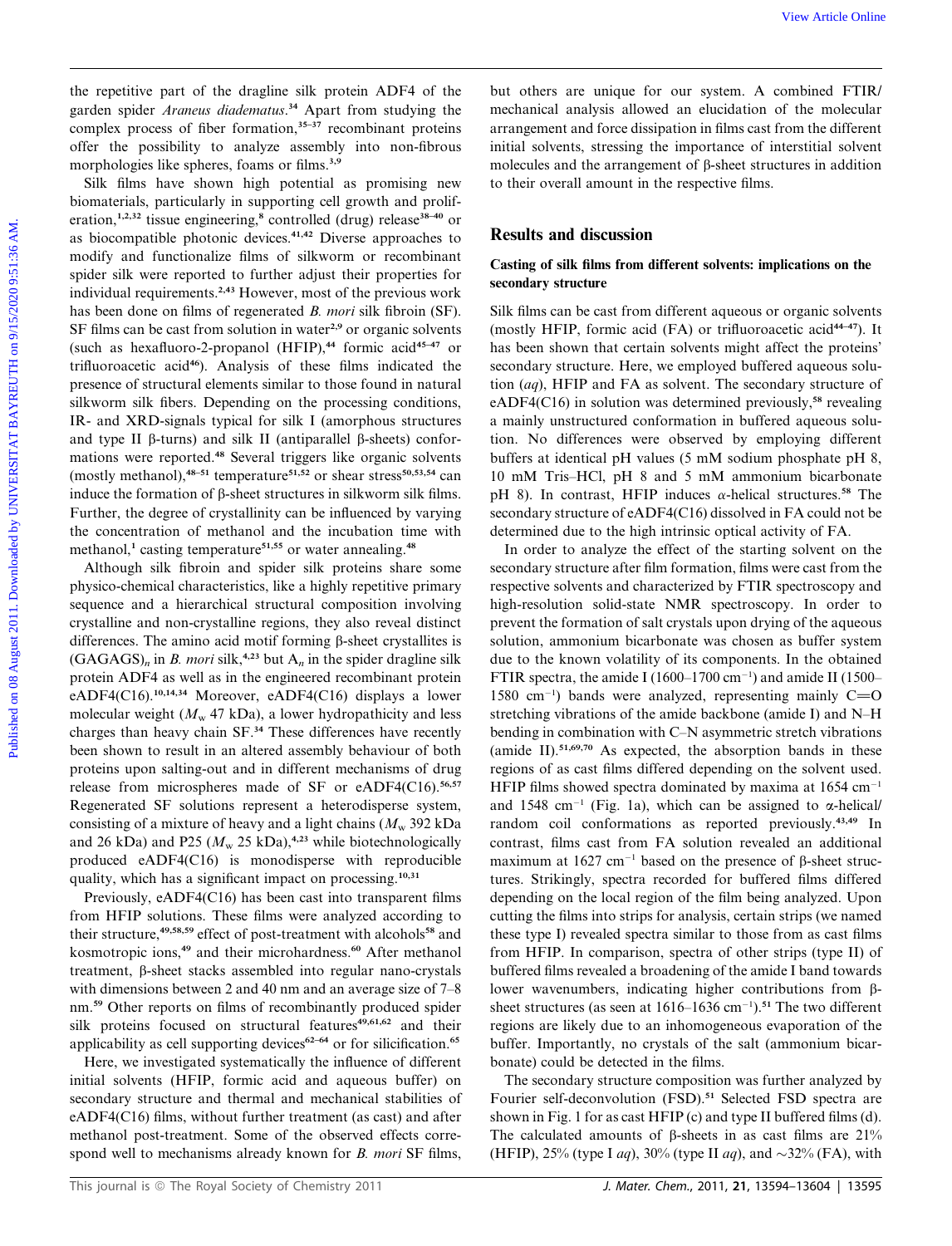

Fig. 1 Influence of different solvents on secondary structure of eADF4 (C16) films. FTIR spectra of films were taken before (''as cast'', solid lines) and after methanol treatment (MeOH, dotted lines) as indicated. (a) FTIR spectra focused on the amide I and II regions; (b) Focus on the fingerprint region 1000–930 cm<sup>-1</sup>, with the peak at  $\sim$ 965 cm<sup>-1</sup> reflecting polyalanines in  $\beta$ -sheet structure. (c and d) Fourier self-deconvolution (FSD) of FTIR spectra of as cast HFIP (c) and buffered type II (d) films. T: turns, A:  $\alpha$ -helix, R: random coil, B:  $\beta$ -sheets, S: side chains/others; aq I and II: different regions (types I and II) in films from buffered solution.

HFIP films displaying the highest amount of  $\alpha$ -helices (Table 1). This result is in good agreement with previously described effects of the individual solvents on the secondary structure of proteins. In fluorinated alcoholic solvents (like HFIP) proteins tend to adopt  $\alpha$ -helical structure,<sup>58,71,72</sup> while a  $\beta$ -sheet inducing effect of FA has been reported for some proteins,<sup>45-47</sup> indicating general features of these solvents. Both solvents have been described to act via interaction of the solvent molecules with the polypeptide backbone/side chains and/or by influencing the hydration shell of the proteins.46,47,71 For formic acid, a stabilization of the protein in a compact conformation has been reported, thereby facilitating the formation of thermodynamically stable  $\beta$ -sheets after solvent evaporation.<sup>46</sup> Furthermore, we observed a clear dependency of the secondary structure on water content/humidity in as cast films from FA and buffered aqueous solution (data not

shown); therefore, in all experiments the relative humidity was kept constant at 30% relative humidity.

Post-treatment with methanol is known to induce  $\beta$ -sheet formation in silk films from regenerated  $B$ . mori  $SF^{1,48,51}$  as well as eADF4(C16) films cast from HFIP.58,59 Here, we observed an according increase in b-sheet content in films cast from either solvent, as seen in the dominant maximum at  $1624 \text{ cm}^{-1}$  in FTIR spectra (Fig. 1a), becoming the most prominent structural component after methanol treatment. Interestingly, the portion of  $\beta$ -sheet structure reached the same value (42.0–42.5%) in all but one sample, regardless of the structural content in the respective film before methanol treatment (Table 1). Only aq type I films (again, aq films gave rise to two different FTIR spectra depending on the film type) revealed a somewhat lower  $\beta$ -sheet content (Table 1). The general increase in  $\beta$ -sheet structures upon methanol treatment occurred at the expense of  $\alpha$ -helical/random coil conformation, which was especially pronounced in films cast from HFIP (Table 1).

A special structural characteristic of spider silk proteins (in comparison to that of silkworm silk) is the presence of polyalanine  $\beta$ -structures ( $\beta$ -polyalanines) which can be detected in the IR spectral region between 900 and 1000 cm<sup>-1</sup> (Fig. 1b).<sup>73</sup> Analyzing the IR-signals in that regime revealed the presence of a peak at  $964 \text{ cm}^{-1}$  in all films except in as cast HFIP and type I aq films, where this peak was either absent or not significant.

In order to confirm the absence of the  $\beta$ -polyalanine structures in such films, solid state NMR (ssNMR) was performed. The



Fig. 2 <sup>1</sup>H<sup>13</sup>C CP MAS spectra of eADF4(C16) films cast from HFIP with (a) and without (b) subsequent methanol treatment. Spectra were acquired with  ${^{19}\text{F}, ^1\text{H}}\n$ <sup>74,75</sup> double decoupling. Spinning sidebands are denoted by asterisks and the assignment of the indicated resonances is provided in Table 2.

Table 1 Secondary structure content of spider silk films after (MeOH) or before (as cast) methanol treatment as determined by Fourier self-deconvolution of respective FTIR spectra. All calculated numbers are given in % with an error of  $\pm 2\%$ 

|                                                                                  | <b>HFIP</b> |      | Formic acid |      | Aqueous buffer |            |        |         |
|----------------------------------------------------------------------------------|-------------|------|-------------|------|----------------|------------|--------|---------|
| Secondary structure                                                              | As cast     | MeOH | As cast     | MeOH | As cast I      | As cast II | MeOH I | MeOH II |
| $\beta$ -Sheet (1616–1637 cm <sup>-1</sup> ,<br>$1697 - 1703$ cm <sup>-1</sup> ) | 21.1        | 42.3 | 31.7        | 42.5 | 25.3           | 30.2       | 37.0   | 42.0    |
| $\alpha$ -Helix (1653–1662 cm <sup>-1</sup> )                                    | 18.7        | 7.7  | 11.5        | 9.4  | 14.0           | 13.7       | 12.1   | 8.4     |
| Random coil (1637–1652 cm <sup>-1</sup> )                                        | 27.7        | 21.7 | 24.7        | 21.1 | 27.5           | 26.8       | 21.4   | 23.6    |
| $\beta$ -turns (1663–1696 cm <sup>-1</sup> )                                     | 27.8        | 21.9 | 26.9        | 22.0 | 28.0           | 24.4       | 23.3   | 22.0    |
| Others $(1595-1615 \text{ cm}^{-1})$                                             | 4.2         | 4.7  | 4.2         | 4.6  | 4.7            | 4.3        | 4.7    | 4.8     |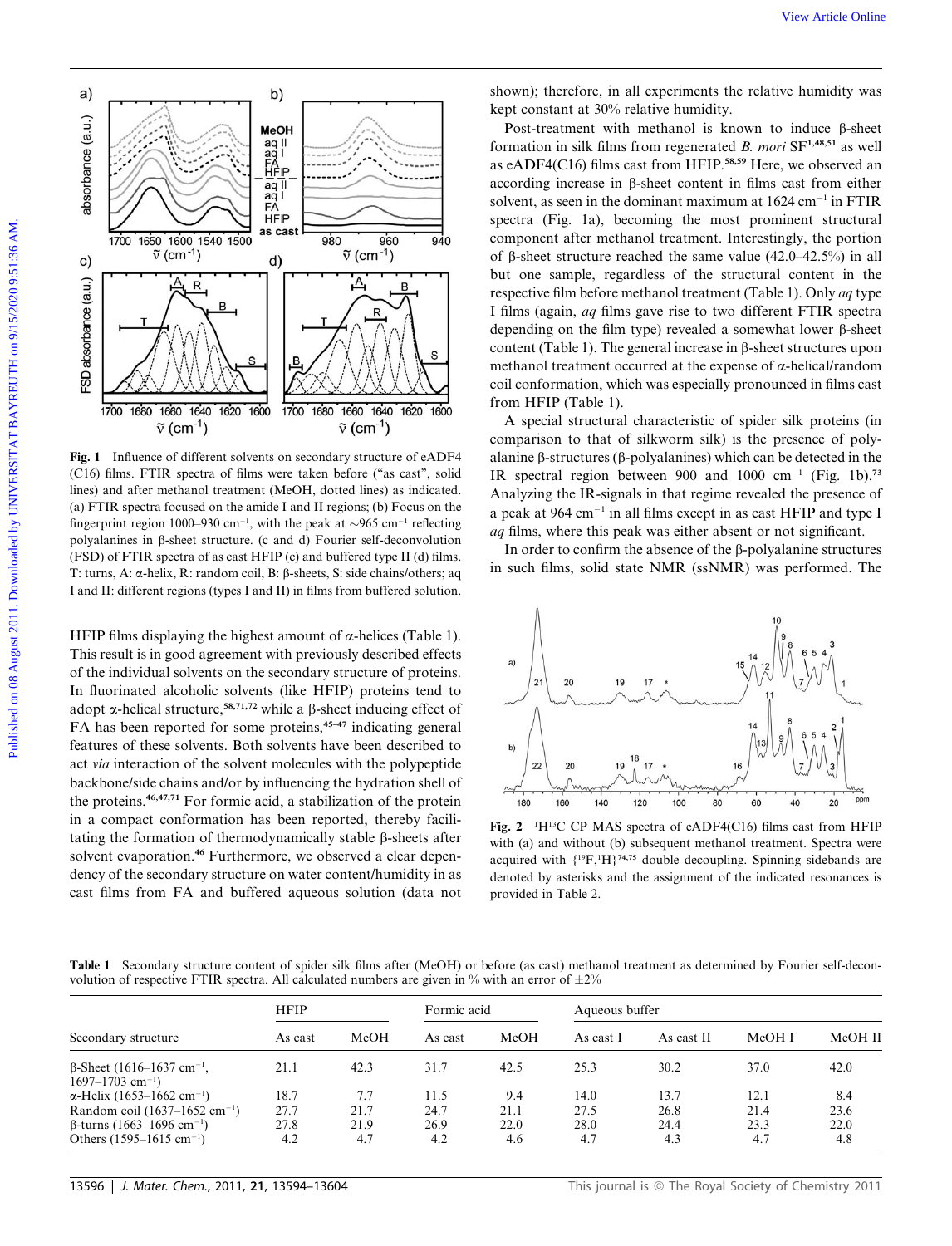|                                                                                                                                                                                                                                                                | Gly                       |                |                                                                                | Ala                     |                         |                         | Pro                                       |                                                   | Ser                      |                          | Tyr                                                              | Gln                          | <b>HFIP</b>               |
|----------------------------------------------------------------------------------------------------------------------------------------------------------------------------------------------------------------------------------------------------------------|---------------------------|----------------|--------------------------------------------------------------------------------|-------------------------|-------------------------|-------------------------|-------------------------------------------|---------------------------------------------------|--------------------------|--------------------------|------------------------------------------------------------------|------------------------------|---------------------------|
| Residue                                                                                                                                                                                                                                                        | α-Helix                   | $\beta$ -Sheet | $31$ -Helix                                                                    | $\alpha$ -Helix         | $\beta$ -Sheet          | $31$ -Helix             | RC                                        | $31$ -Helix                                       | $\alpha$ -Helix          | $\beta$ -Sheet           | RC                                                               | RC                           | Solvent                   |
| $C_{\alpha}$<br>No.<br>$\delta$ /ppm<br>$C_{\beta}$<br>No.<br>$\delta$ /ppm<br>$C_{\gamma,\delta}$<br>No.                                                                                                                                                      | 9<br>47.4                 | 8<br>42.8      | 8<br>42.8                                                                      | 11<br>53.3<br>1<br>15.7 | 10<br>49.5<br>3<br>21.2 | 10<br>49.0<br>2<br>17.8 | 14<br>61.7<br>5<br>30.2<br>$\overline{4}$ | 14<br>59.6<br>5<br>30.2<br>$\overline{4}$         | 14<br>59.7<br>14<br>63.3 | 12<br>56.8<br>15<br>64.2 | 13<br>57.6<br>7<br>37.4<br>19                                    | 12<br>55.4<br>5<br>30.2<br>6 | 18<br>122.9<br>16<br>68.8 |
| $\delta$ /ppm<br>No.<br>$C_{Other}$<br>$\delta$ /ppm<br>$C=0$<br>No.                                                                                                                                                                                           | 22<br>$\delta$ /ppm 173.2 | 21<br>169.4    | 172.1                                                                          | 22<br>176.5             | 21<br>171.3             | 172.1                   | 25.3<br>4<br>47.4<br>21/22<br>174.1       | 25.3<br>$\overline{4}$<br>47.4<br>$22\,$<br>174.5 |                          | 21<br>170.0              | 130.7<br>$17^{\text{Cs}}/20^{\text{CS}}$<br>116.0/156.2<br>172.0 | 32.9<br>178.2                |                           |
| (indicative of the alanine $C_{\beta}$ carbon in an $\alpha$ -helical conforma-                                                                                                                                                                                |                           |                | tion) and 53.3 ppm (No. 11) (assigned to alanine $C_{\alpha}$ in an $\alpha$ - |                         |                         |                         |                                           | mass loss of thermal decomposition.               |                          |                          |                                                                  |                              |                           |
| helical structure). The small resonance at 17.8 ppm (No. 2) is                                                                                                                                                                                                 |                           |                |                                                                                |                         |                         |                         |                                           |                                                   |                          |                          |                                                                  |                              |                           |
| tentatively assigned to the $C_{\beta}$ carbon of alanine, in a 3 <sub>1</sub> -helical<br>conformation, <sup>74,75</sup> like it has been described to exist in major<br>ampullate spider silk. <sup>26</sup> Peaks relating to alanine residues in $\beta$ - |                           |                |                                                                                |                         |                         |                         | a)                                        | 100                                               |                          | 100                      |                                                                  |                              |                           |
| sheet conformation are near the detection limit, correlating well<br>with the absence of a peak at $964 \text{ cm}^{-1}$ in FTIR spectra. After                                                                                                                |                           |                |                                                                                |                         |                         |                         |                                           | 80                                                |                          | 98<br>96                 |                                                                  |                              |                           |
| methanol treatment (Fig. 2a) the resonances are shifted down<br>field, indicating that the alanine $C_{\beta}$ carbon is now in $\beta$ -sheet<br>(21.2 ppm (No. 3)) structures, additionally supported by a peak                                              |                           |                |                                                                                |                         |                         |                         | mass $(%)$                                | 60                                                |                          | 94                       | 50<br>100                                                        | 150<br>200                   |                           |

Table 2 Chemical shift assignments of the <sup>13</sup>C MAS spectra of eADF4(C16) films cast from HFIP with and without subsequent methanol treatment. Assignment numbers correspond to resonances as indicated in Fig. 2. RC: random coil conformation

results (Fig. 2 and Table 2) confirm and refine the FTIR data. In the HFIP as cast film (Fig. 2b), alanine residues are present in an  $\alpha$ -helical structure with distinct peaks at 15.7 ppm (No. 1) (indicative of the alanine  $C_\beta$  carbon in an  $\alpha$ -helical conformation) and 53.3 ppm (No. 11) (assigned to alanine  $C_{\alpha}$  in an  $\alpha$ helical structure). The small resonance at 17.8 ppm (No. 2) is tentatively assigned to the  $C_\beta$  carbon of alanine, in a 3<sub>1</sub>-helical conformation,74,75 like it has been described to exist in major ampullate spider silk.<sup>26</sup> Peaks relating to alanine residues in  $\beta$ sheet conformation are near the detection limit, correlating well with the absence of a peak at  $964 \text{ cm}^{-1}$  in FTIR spectra. After methanol treatment (Fig. 2a) the resonances are shifted down field, indicating that the alanine  $C_\beta$  carbon is now in  $\beta$ -sheet (21.2 ppm (No. 3)) structures, additionally supported by a peak at 49.5 ppm (No. 10) (assigned to alanine  $C_{\alpha}$  in  $\beta$ -sheet conformation). The comparison of the spectra depicted in Fig. 2 demonstrates that nearly all  $\alpha$ -helical alanine peaks have shifted to peaks representative of  $\beta$ -sheet arrangements. A qualitative estimate of the relative percentage of alanine residues in  $\beta$ -sheet conformation was determined by comparing the spectroscopic intensities of resonances 3 and 1 of Fig. 2b. Similar treatment was applied to the same resonances within methanol treated films (Fig. 2a). Results suggest that roughly one-fifth of the alanine residues adopts a b-sheet conformation within the HFIP as cast film, while estimated one-tenth of the alanine residues exists in  $\alpha$ helical structures within the  $\beta$ -sheet rich methanol treated film. Unfortunately, the broad overlap of resonances prevents similar analysis of the glycine residues.

# Thermal stability

Important for any application is the stability of the respective silk film. Previously, the chemical stability of eADF4(C16) films has been investigated revealing similar properties in comparison to natural spider silk fibers which can only be dissolved in strong denaturants such as guanidinium thiocyanate.<sup>49</sup> Here, we analyzed the thermal stability of the films by thermogravimetric analysis (TGA) and differential scanning calorimetry (DSC). TGA (Fig. 3a and Table 3) revealed a mass loss of 4.9–7.1% in the temperature range between 32 °C and 100 °C (with  $T_{\rm m}$  of 53– 69  $\degree$ C, Table 3), reflecting evaporation of water and/or solvent. All films showed a massive mass loss (59–68%) around 335 °C indicating thermal decomposition. An additional mass loss was detected in as cast HFIP films between 140 and 226 °C ( $T_m$  =



Fig. 3 Analysis of thermal stability of eADF4(C16) films with (MeOH) and without (as cast) subsequent methanol treatment. (a) TGA scans of films heated under nitrogen atmosphere at 10  $^{\circ}$ C min<sup>-1</sup> from RT to 800 °C. (b) DSC scans of films heated under nitrogen flow at 5 °C min<sup>-1</sup>. Samples were heated up to 110 °C, then cooled to  $-40$  °C, followed by heating to 400 °C. For clarity, only the second heating cycle is shown. Therefore, the endothermic peak of the initial solvent loss is not visible. The shown scale bar represents  $0.2 \text{ W g}^{-1}$ .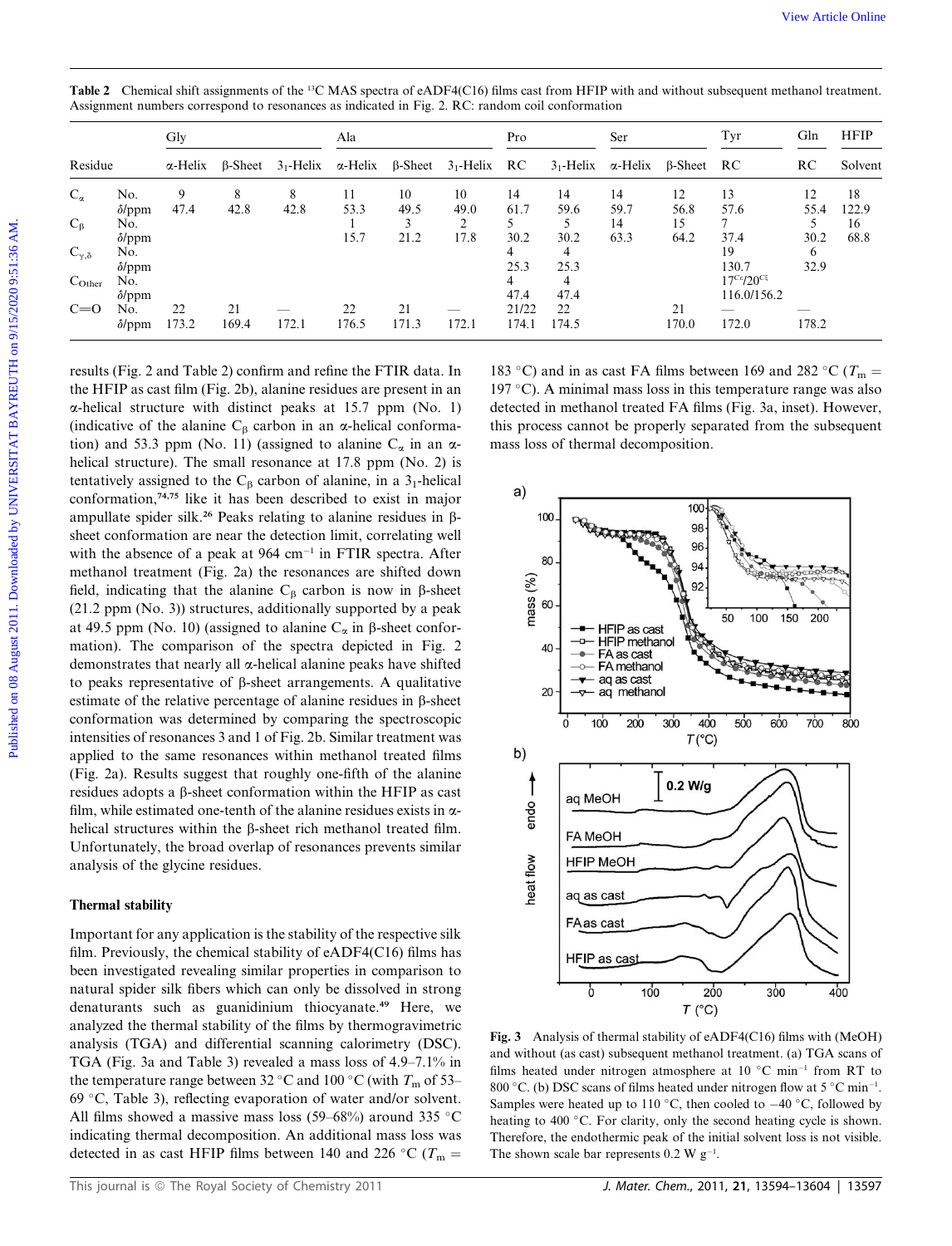|             |                                                                                                                                                                                                                                                                      | 1                               |                | $\overline{\mathbf{c}}$     |                    | 3          |                |                                                                                                                                                                                                                                                                                                                                                                                                                                                                                                                                                                                                                                                                                              |  |
|-------------|----------------------------------------------------------------------------------------------------------------------------------------------------------------------------------------------------------------------------------------------------------------------|---------------------------------|----------------|-----------------------------|--------------------|------------|----------------|----------------------------------------------------------------------------------------------------------------------------------------------------------------------------------------------------------------------------------------------------------------------------------------------------------------------------------------------------------------------------------------------------------------------------------------------------------------------------------------------------------------------------------------------------------------------------------------------------------------------------------------------------------------------------------------------|--|
| Solvent     | Post-treatment                                                                                                                                                                                                                                                       | $T_{\rm m}\!/\!{}^\circ{\rm C}$ | $\Delta m$ (%) | $T_{\rm m}/^{\circ}{\rm C}$ | $\Delta m$ (%)     | $T_m$ /°C  | $\Delta m$ (%) | Remaining mass $(\% )$ at 800 °C                                                                                                                                                                                                                                                                                                                                                                                                                                                                                                                                                                                                                                                             |  |
| <b>HFIP</b> | As cast                                                                                                                                                                                                                                                              | 57                              | 4.9            | 183                         | 16.8               | 332        | 59.8           | 18.5                                                                                                                                                                                                                                                                                                                                                                                                                                                                                                                                                                                                                                                                                         |  |
|             | MeOH                                                                                                                                                                                                                                                                 | 53                              | 6.7            |                             |                    | 335        | 67.5           | 25.8                                                                                                                                                                                                                                                                                                                                                                                                                                                                                                                                                                                                                                                                                         |  |
| FA          | As cast                                                                                                                                                                                                                                                              | 64                              | 7.0            | 197                         | 5.0                | 334        | 65.0           | 23.0                                                                                                                                                                                                                                                                                                                                                                                                                                                                                                                                                                                                                                                                                         |  |
| Aqueous     | MeOH<br>As cast                                                                                                                                                                                                                                                      | 69<br>68                        | 6.6<br>5.9     |                             |                    | 334<br>336 | 66.9<br>65.3   | 26.5<br>28.8                                                                                                                                                                                                                                                                                                                                                                                                                                                                                                                                                                                                                                                                                 |  |
|             | MeOH                                                                                                                                                                                                                                                                 | 56                              | 7.1            |                             |                    | 334        | 68.0           | 24.9                                                                                                                                                                                                                                                                                                                                                                                                                                                                                                                                                                                                                                                                                         |  |
|             | $\sim$ 17% (HFIP) in this temperature region as seen by TGA (Table<br>3), the observation is likely based on the evaporation of bound<br>solvent. This hypothesis could be further confirmed by FTIR<br>spectroscopy, where HFIP-derived signals were largely dimin- |                                 |                |                             | legend of Fig. 3). |            |                | with the observed mass loss in TGA, an endothermic peak below<br>100 °C was detected by DSC in all films, which can be attributed<br>to initial solvent loss <sup>78</sup> (the data are not shown as explained in the                                                                                                                                                                                                                                                                                                                                                                                                                                                                       |  |
|             | ished above 180-200 °C (Fig. S1 $\dagger$ ). However, still interstitial<br>solvent (mainly water) molecules are likely present in these films.                                                                                                                      |                                 |                |                             |                    |            |                |                                                                                                                                                                                                                                                                                                                                                                                                                                                                                                                                                                                                                                                                                              |  |
|             | Distinct exothermic peaks were observed in all as cast films at<br>slightly different temperatures, at 210 °C in the case of HFIP                                                                                                                                    |                                 |                |                             |                    |            |                |                                                                                                                                                                                                                                                                                                                                                                                                                                                                                                                                                                                                                                                                                              |  |
|             | films, at 215 °C for FA films and at 221 °C for buffered films.                                                                                                                                                                                                      |                                 |                |                             |                    |            |                |                                                                                                                                                                                                                                                                                                                                                                                                                                                                                                                                                                                                                                                                                              |  |
|             | Similar peaks have been reported for regenerated <i>B. mori</i> silk                                                                                                                                                                                                 |                                 |                |                             |                    |            |                |                                                                                                                                                                                                                                                                                                                                                                                                                                                                                                                                                                                                                                                                                              |  |
|             | films and have been attributed therein to structural transitions                                                                                                                                                                                                     |                                 |                |                             |                    |            |                |                                                                                                                                                                                                                                                                                                                                                                                                                                                                                                                                                                                                                                                                                              |  |
|             |                                                                                                                                                                                                                                                                      |                                 |                |                             |                    |            |                |                                                                                                                                                                                                                                                                                                                                                                                                                                                                                                                                                                                                                                                                                              |  |
|             | from random coils/ $\alpha$ -helices to $\beta$ -sheets ( <i>i.e.</i> temperature-induced                                                                                                                                                                            |                                 |                |                             |                    |            |                |                                                                                                                                                                                                                                                                                                                                                                                                                                                                                                                                                                                                                                                                                              |  |
|             | $\beta$ -sheet formation). <sup>51,55</sup> FTIR spectra of as cast eADF4(C16)                                                                                                                                                                                       |                                 |                |                             |                    |            |                |                                                                                                                                                                                                                                                                                                                                                                                                                                                                                                                                                                                                                                                                                              |  |
|             | films taken during heating the films confirmed this observation                                                                                                                                                                                                      |                                 |                |                             |                    |            |                | In summary, thermal analysis did not reveal significant<br>differences between films made from different solvents. In either<br>of the as cast films a temperature dependent $\beta$ -sheet transition<br>was observed, varying only slightly in temperature. Furthermore,<br>decomposition occurred at the same temperature in all films,<br>likely based on the fact that films from all solvents are rich in $\beta$ -<br>sheet structure (either induced by methanol treatment or by<br>temperature during the DSC scan (Fig. 4)). Although the DSC<br>scans of films of eADF4(C16) display characteristics comparable<br>to that of films of regenerated B. mori SF, indicating similar |  |
|             | (Fig. 4). No according exothermic signals were found in meth-                                                                                                                                                                                                        |                                 |                |                             |                    |            |                | molecular processes upon heating, temperatures of glass transi-                                                                                                                                                                                                                                                                                                                                                                                                                                                                                                                                                                                                                              |  |
|             | anol treated films, which is plausible since they have already<br>a converted structure with higher $\beta$ -sheet content in comparison                                                                                                                             |                                 |                |                             |                    |            |                | tion and thermal decomposition are significantly higher in the<br>spider silk films compared to SF films $(T_{\alpha})$ between 195 and                                                                                                                                                                                                                                                                                                                                                                                                                                                                                                                                                      |  |

**Table 3** Overview over mass loss  $\Delta m$  of eADF4(C16) films as determined by TGA. The given temperature  $T_m$  reflects the temperature at which 50% mass loss of the respective transition is achieved

Distinct exothermic peaks were observed in all as cast films at slightly different temperatures, at 210  $^{\circ}$ C in the case of HFIP films, at 215 °C for FA films and at 221 °C for buffered films. Similar peaks have been reported for regenerated B. mori silk films and have been attributed therein to structural transitions from random coils/ $\alpha$ -helices to  $\beta$ -sheets (*i.e.* temperature-induced  $\beta$ -sheet formation).<sup>51,55</sup> FTIR spectra of as cast eADF4(C16) films taken during heating the films confirmed this observation (Fig. 4). No according exothermic signals were found in methanol treated films, which is plausible since they have already a converted structure with higher  $\beta$ -sheet content in comparison to as cast films.

An additional step in DSC scans of methanol treated films was observed at 195 °C (*aq*) and 210 °C (HFIP), likely representing a glass transition similar to that previously reported for B. mori films.47,51,55 The highest temperature of this glass transition was



Fig. 4 Structural changes upon heating monitored by FTIR. Films cast from HFIP (a), buffered aqueous solution (b) and FA (c) were heated in a sealed cell which was placed directly under the IR beam. After subsequent cooling of the samples, films were analyzed again ("c-30  $\degree$ C"), indicating the thermodynamic stability of  $\beta$ -sheet structures.

In summary, thermal analysis did not reveal significant differences between films made from different solvents. In either of the as cast films a temperature dependent  $\beta$ -sheet transition was observed, varying only slightly in temperature. Furthermore, decomposition occurred at the same temperature in all films, likely based on the fact that films from all solvents are rich in  $\beta$ sheet structure (either induced by methanol treatment or by temperature during the DSC scan (Fig. 4)). Although the DSC scans of films of eADF4(C16) display characteristics comparable to that of films of regenerated B. mori SF, indicating similar molecular processes upon heating, temperatures of glass transition and thermal decomposition are significantly higher in the spider silk films compared to SF films ( $T_g$  between 195 and 210 °C for recombinant spider silk vs. 178 °C reported for B. mori silk films; decomposition of recombinant spider silk at 330  $\degree$ C vs. 274–296 °C for *B. mori* SF).<sup>51,55</sup> A reason therefore might be found within the  $\beta$ -sheet structures of the respective films. While the  $\beta$ -sheet-forming primary sequence in B. mori SF is  $(GAGAGS)<sub>n</sub>,<sup>4,23</sup> (A)<sub>n</sub> comprises the  $\beta$ -sheet-forming sequence in$ eADF4(C16).<sup>10,34</sup> The additional stabilization via hydrophobic interactions of the alanine residues might contribute to the observed higher stability in spider silk films. Different dimensions and interconnection of the  $\beta$ -sheet structures, which have been previously proposed to be responsible for the respective mechanical behavior,<sup>88</sup> could also influence the thermal stability. The observed higher stability of recombinant spider silk films could be of relevance for distinct (technical) applications.

#### Mechanical properties of silk films

Next, we analyzed the influence of the initial solvent on the mechanical behavior of the silk films. All measurements were done in dry state at a relative humidity of  $41 \pm 1\%$ . The two detected structurally differing regions in buffered films (aq) (Fig. 1) have also distinct mechanical characteristics (Fig. 5).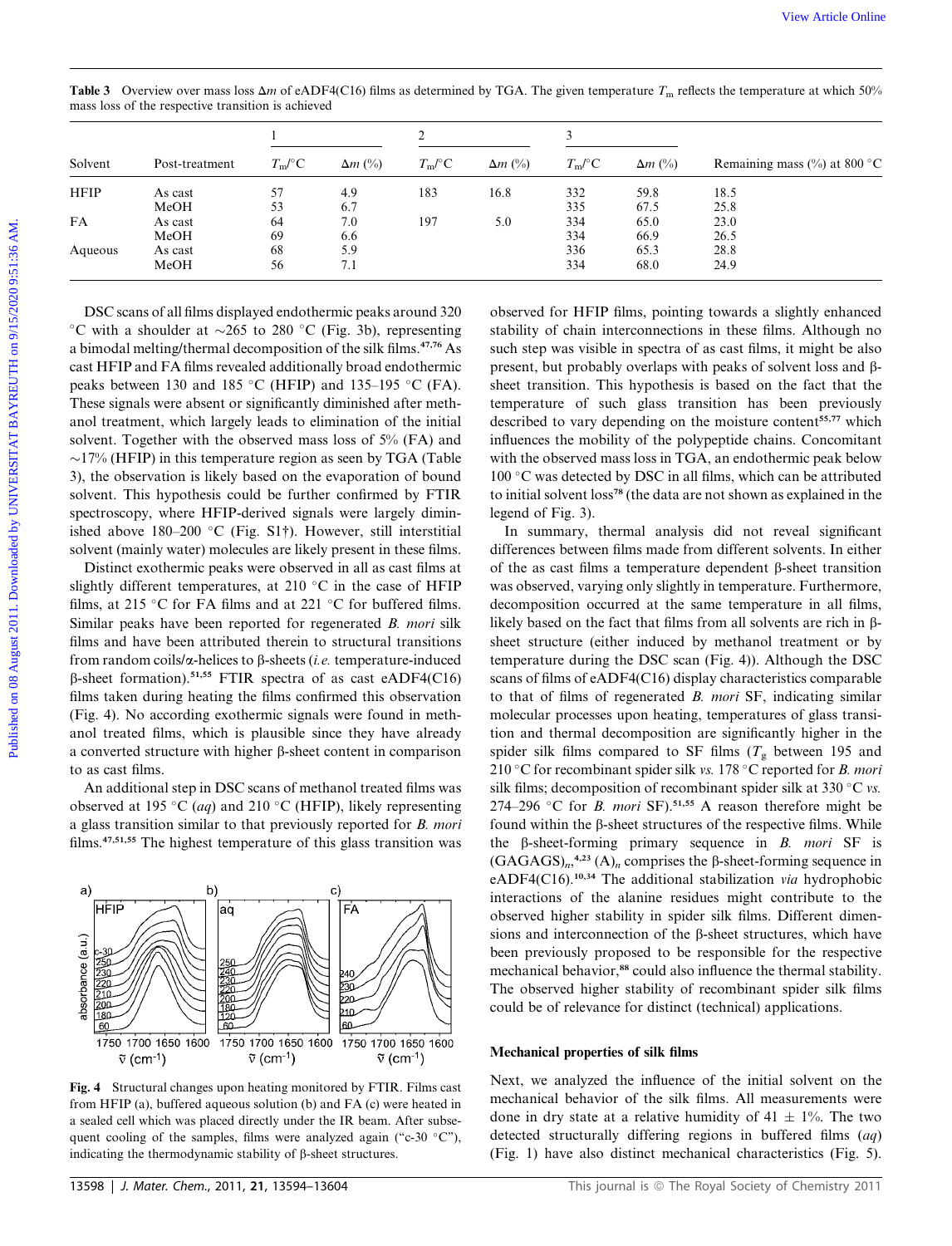

Fig. 5 Mechanical properties of eADF4(C16) films. Films cast from different solvents were tested either without (as cast, filled symbols) or after methanol post-treatment (MeOH; open symbols). Stress–strain curves were obtained using an Instron universal tester 5565 with a crosshead speed of  $0.2$  mm min<sup>-1</sup>. The two distinct structural regions (types I and II) of aq films displayed also different mechanical properties.

While as cast *aq* type II films revealed a single linear slope followed by a sharp failure of the sample similar to as cast FA films and similar to all methanol treated films, as cast aq type I films revealed plastic deformation of the material upon a strain higher than 1.7–2% similar to HFIP as cast films (Fig. 5). Accordingly, the latter two films had lower E-moduli and tensile strength than the others (Table 4). Concomitantly, the HFIP as cast films showed  $\sim$ 15% higher values of elongation at break. In all cases, methanol treatment resulted in enhanced E-moduli and tensile strength and a decrease in elongation at break (Table 4). The strongest films in terms of toughness and tensile strength were those cast from FA (either as cast or methanol treated). While the absolute values for stiffness and elongation to break varied with relative humidity (when applying humidity other than  $\sim$ 40%), the general trends as well as ultimate strength were retained (data not shown).

The correlation of the presence and amount of  $\beta$ -sheet structure with strength and stiffness and decreasing elasticity of silk films (made of B. mori SF) has been shown previously, $47,79$  being in agreement with the observed effect of methanol treatment on the mechanical properties of all recombinant spider silk films in this work. The  $\beta$ -sheets are thought to act as physical crosslinks between the molecules, thereby acting as reinforcing fillers conferring stability to the material. As a result, an increase in

b-sheet structure would lead to an increase in mechanical stability (in terms of strength and stiffness) of the films. However, the secondary structural composition (as determined by FTIR) of methanol treated eADF4(C16) films was almost identical independent of the solvent used (Fig. 1), yet the films revealed clear differences in their mechanical properties. This discrepancy suggests that the individual solvents caused differences in the molecular arrangement within the films, leading to different mechanical properties while revealing the same overall portion of secondary structure elements. Further, it is possible that interstitial solvent molecules (FA, HFIP, water or MeOH) directly contribute to the properties, e.g. acting as plasticizers with slightly different impact.

#### Molecular orientation upon stretching

Based on the previous finding, we next investigated the molecular arrangement of individual secondary structure elements upon stretching by simultaneous mechanical and polarized IR measurements. The films were glued to metal holder rods of an apparatus equipped with micrometre screws for controlled stretching of the films and with a force sensor to measure the applied force (Fig. 6a). Films were stretched stepwise, and after relaxation of the material (as seen by the force curve), polarized IR rapid scan measurements were performed under equilibrium in order to study the dichroism of the material (Fig. 6b and Experimental). Due to the different experimental setup (including stepwise stretching and relaxation) the resulting stress/ strain values of the films are not identical to the ones obtained by continuous tensile testing as presented above.

In the natural silk thread, a high level of orientation of the protein structures, especially of the  $\beta$ -sheet rich regions, has been observed, and the degree of orientation has been correlated to the fiber's mechanical properties.<sup>15,28,80-82</sup> Therefore, the IR transmission was measured at various polarization angles allowing the calculation of molecular order parameters  $(S<sup>mol</sup>)$ , in order to quantify the degree of orientation of specific transition dipole moments with respect to the sample or force axis (for details see Experimental).

Before stretching, none of the IR spectra of the films revealed dichroism, indicating that there is no preferred orientation of the molecules/structures within the films (a representative example is shown in Fig. 6c). For detailed analysis of the effect of stretching on the molecular level/arrangement, we focused on the above mentioned  $\beta$ -polyalanine band, especially in the region between

Table 4 Mechanical properties of eADF4(C16) films cast from different solvents with (MeOH) and without (as cast) methanol post-treatment. For each film type, at least 10 individual samples were measured to calculate a mean value

| Sample      |                 | $E$ -modulus/GPa | Strength/MPa | Elongation at<br>break $(\% )$ | Toughness/kJ $m^{-3}$ |
|-------------|-----------------|------------------|--------------|--------------------------------|-----------------------|
| <b>FA</b>   | As cast         | $2.9 \pm 0.4$    | $60 \pm 5$   | $2.5 \pm 0.4$                  | $770 \pm 190$         |
|             | MeOH            | $3.5 \pm 0.3$    | $71 \pm 2$   | $2.2 \pm 0.1$                  | $790 \pm 80$          |
| <b>HFIP</b> | As cast         | $2.4 \pm 0.3$    | $42 \pm 4$   | $2.9 \pm 0.1$                  | $770 \pm 130$         |
|             | MeOH            | $3.3 \pm 0.5$    | $52 \pm 3$   | $1.8 \pm 0.3$                  | $370 \pm 150$         |
| Aqueous     | As cast type I  | $2.2 \pm 0.2$    | $31 \pm 5$   | $2.4 \pm 0.4$                  | $380 \pm 110$         |
|             | As cast type II | $3.1 \pm 0.3$    | $51 \pm 8$   | $2.6 \pm 0.8$                  | $680 \pm 250$         |
|             | MeOH I          | $2.8 \pm 0.4$    | $40 \pm 5$   | $1.7 \pm 0.4$                  | $330 \pm 100$         |
|             | MeOH II         | $3.8 \pm 0.8$    | $59 \pm 4$   | $2.3 \pm 0.8$                  | $500 \pm 130$         |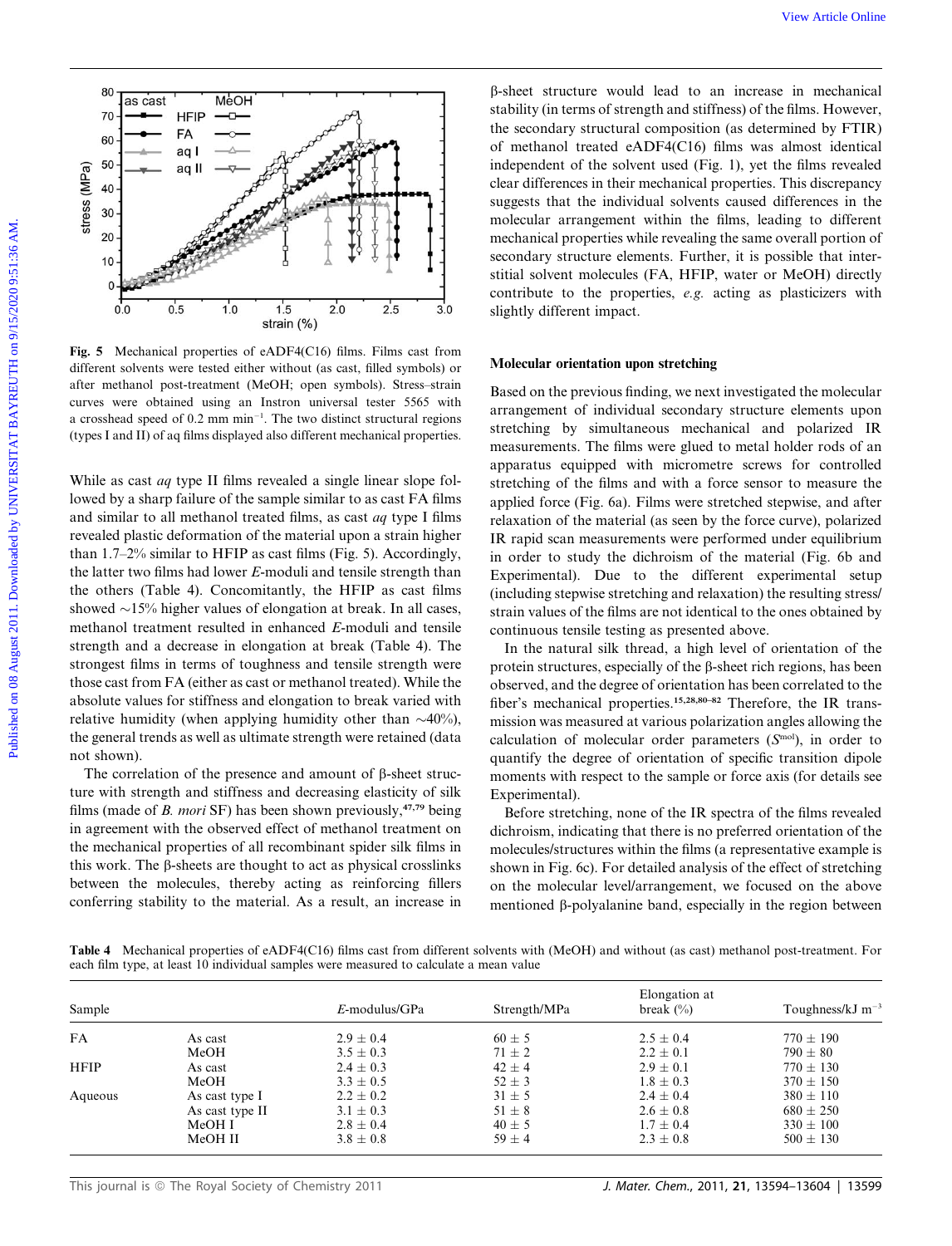

Fig. 6 Molecular orientation upon stretching. (a) Measurement setup for simultaneous mechanical and transmission mode IR measurements. The IR beam is focused on the film, and a sensor measures the applied force upon stretching the sample with micrometer screws.<sup>30</sup> Reproduced by permission of The Royal Society of Chemistry (RSC). (b) Example force curve obtained after stepwise strain increase (1). The sample was allowed to relax (2) (monitored by the force detector), followed by FTIR analysis (3). (c) IR absorption spectra of an eADF4(C16) film cast from FA measured before stretching with light polarized parallel (black dotted curve) and perpendicular (grey solid curve) with respect to the direction of applied stress. The results revealed no initial structural orientation in the film; (d) The spectral region between 975 and 945 cm<sup>-1</sup> corresponds to polyalanines in  $\beta$ -sheet structures. As a representative example, this region is shown for aq films before (0%, solid line) and after 5.6% stretching (dotted line) with light polarized parallel (black) and perpendicular (grey) with respect to the direction of applied stress; (e) Response of the shift of the  $\beta$ -polyalanine absorption band at 964 cm<sup>-1</sup> to external strain; (f) Molecular order parameter,  $S<sup>mol</sup>$ , of  $\beta$ -polyalanine structures. Symbols as in (e).

940 and 975 cm<sup>-1</sup> for notable reasons: (i) in contrast to the amide I region, where many components contribute, this peak can be assigned to amino acid specific bands; (ii) the amide I region showed (partially) high scattering in transmission mode (Fig. 6c); (iii) the polyalanine  $\beta$ -sheets have been reported to strictly contribute to the high stiffness of dragline silk, and thus they should reveal high dichroism/orientation of their vibration bond in response to mechanical stress. A quantum mechanical model has been previously employed to correlate stress with variation of the  $\beta$ -polyalanine vibration frequency, proving that the  $\beta$ -polyalanine main-chain vibration frequency varies linearly with stress and thus can be used as a force probe on the molecular level.<sup>73</sup> We analyzed the orientation, molecular order  $(S<sup>mol</sup>)$ , spectral position and the frequency width at half maximum (FWHM) of the  $\beta$ -polyalanine band during stretching. Negative bandshifts

of the peak maxima were observed for films from buffered aqueous solution (aq films were measured in one piece, which did not allow differentiating between the two detected structural regions (types I and II)), as well as untreated FA films. In the case of the as cast FA and the methanol treated aq film, this bandshift occurred after a very low threshold of  $\sim$ 1% stretching. In the case of the as cast aq film, the threshold was 4.5%, indicating that the external stress is transduced to the monitored B-polyalanine structures, however, not immediately like in the case of dragline silk fibers,<sup>27,73</sup> but after a certain degree of stretching. In contrast, in methanol treated FA and HFIP films almost no bandshift was detected (Fig. 6e). The molecular order parameter  $S<sup>mol</sup>$  increased from almost 0 (confirming the initial isotropic behavior of the film sample) to 0.18–0.22 in as cast films from aqueous solution and FA (Fig. 6f), indicating a partial orientation of the polyalanine  $\beta$ -sheet structures along the direction of stretching (a value of 1 would mean perfect alignment in this direction).  $S<sup>mol</sup>$ increases with increasing strain after the identical (strain) threshold as detected in the bandshift, reflecting a direct relation of stretching and induced orientation of the monitored  $\beta$ -polyalanine absorption band. In contrast, no increase in  $S<sup>mol</sup>$  was observed in all methanol treated films, which indicates that no reorientation of the  $\beta$ -polyalanines takes place. As no peak corresponding to  $\beta$ -polyalanines was detected in as cast HFIP films (Fig. 1b), changes in molecular orientation of polyalanine stretches in these films could not be analyzed.

Importantly, no induction of  $\beta$ -sheet structure was observed upon stretching in any of the films, as seen by the same overall absorbance at  $964 \text{ cm}^{-1}$  and at the amide I band (in the cases where scattering was not too high) throughout the whole experiment.

## Impact of structural features on mechanical properties

The results presented above strongly indicate an influence of the used solvent on the mechanical properties of the films, not only in as cast films, but also after post-treatment with methanol. In the case of buffered aqueous solutions, inhomogeneity was detected in individual films concerning secondary structures and mechanical properties, most likely due to drying effects. In comparison to HFIP and FA, water is evaporating much slower, thereby presumably generating local differences in protein concentration which in turn influences intermolecular interaction. From general assembly studies of eADF4(C16) it is known that the kinetics of  $\beta$ -sheet formation is dependent on protein concentration and chain length.<sup>83</sup>

FTIR analysis suggests a direct correlation of mechanical behavior and protein secondary structure, with higher content of b-sheet leading to enhanced stiffness and strength. The interconnection of flexible chains and  $\beta$ -sheets has been described to determine the initial linear-elastic region of stress–strain curves.<sup>69</sup> A higher content in  $\beta$ -sheet structure results in stiffer materials, as it is intrinsically more rigid and also reduces the degree of freedom/mobility of the flexible parts by acting as physical crosslinks. This effect was observed upon treatment of all as cast silk films with methanol, which significantly increased the  $\beta$ -sheet content. In contrast, the films displaying the lowest  $\beta$ -sheet content (as cast HFIP and aq type I) revealed plastic behavior (Fig. 5), which can be assigned to deformation/disentangling of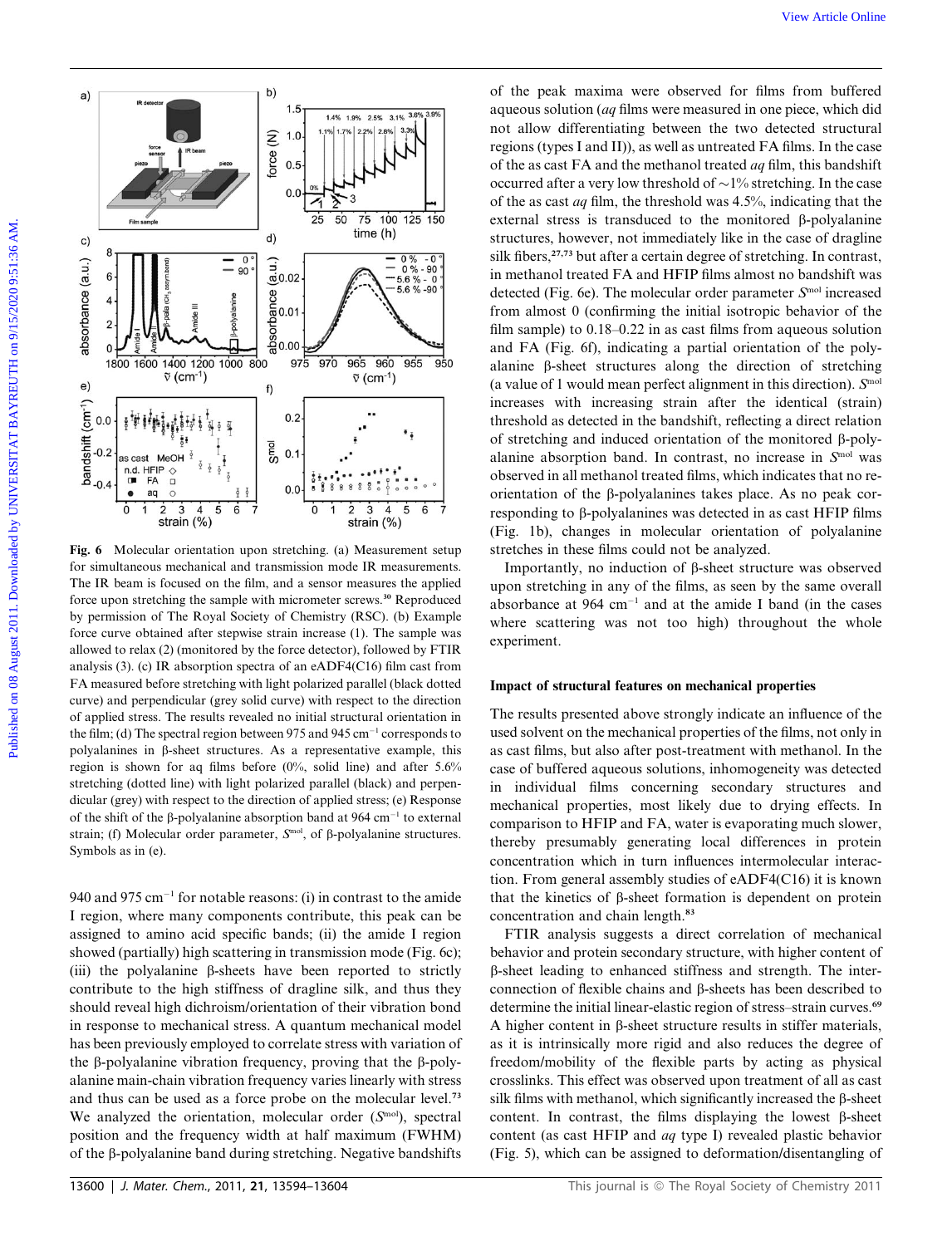chains after rupture of H-bonds in the flexible regions.<sup>84,85</sup> A tighter interconnection of the chains in all other films would prevent such deformation due to a higher amount of  $\beta$ -sheets by acting as rigid crosslinks.<sup>51,85</sup>

Interestingly, after methanol treatment, HFIP and aq type I films are the weakest and most brittle, which cannot be explained by the amount of  $\beta$ -sheets, but rather by a different arrangement of the b-strands and by a lower amount of interstitial solvent (water) molecules. From detailed molecular dynamic simulations, Buehler and co-workers concluded that there is a critical size and geometry of  $\beta$ -sheets beyond which stability decreases significantly.<sup>86-88</sup> Taking into account that the protein structure is initially largely determined by the solvent (HFIP has been described to stabilize  $\alpha$ -helices<sup>71,72</sup>), it seems reasonable that methanol treatment/removal of HFIP induces quite abrupt and massive structural changes, which could lead to the formation of unfavorable structures (in terms of mechanical stability). In contrast, in films cast from other solvents the proteins can undergo a more ''balanced'' structural transition (Table 1). For example, the formation of long-range order crystallites upon methanol immersion has been shown to be restricted in FA films of regenerated B. mori SF.<sup>46</sup> Comparison of the glass transition in methanol treated HFIP films and methanol treated films out of the other solvents indicates a higher energy needed for gain in chain mobility in treated HFIP films. The strong influence of HFIP on the proteins' structure was also kept during stretching the as cast films, which did not result in induction of (polyalanine-)  $\beta$ -sheet structures. Molecular orientation/re-arrangement is most probably a complex process involving many interactions. Here, we focused on the  $\beta$ -polyalanine vibration band since it can be analyzed unambiguously without being affected by overlapping other signals.<sup>30,73</sup> Analysis of unstretched films cast from either solvent revealed random orientation (with a molecular order parameter  $S<sup>mol</sup>$  close to 0). Indeed, no molecular orientation was expected, as during film casting no (external) trigger for anisotropy (like shear forces or an electrical field) was employed. Accordingly, no orientation is observed in untreated films from regenerated B. mori SF.<sup>48,54</sup> Once stress was applied, partial orientation of the polyalanine  $\beta$ -sheets along the direction of applied stress was observed in as cast films (FA and  $aq$ ), with the molecular order parameter  $S<sup>mol</sup>$  increasing with increasing strain. As such structure is absent, no further information could be obtained for as cast HFIP films. The detected alignment might be similar to the alignment and orientation of spider silk molecules during the spinning process, where shear forces and elongational flow constitute the trigger.<sup>10</sup> However, in contrast to a dragline silk fiber, where  $\beta$ -polyalanine crystals are almost perfectly aligned along the fiber axis (with a  $S<sup>mol</sup>$  of 0.92 $^{30}$ ),  $S<sup>mol</sup>$  reaches only a value of 0.2 in the films. Here, reorientation is most likely limited by the molecular freedom within a complex and highly interconnected molecular network. Accordingly, none of the methanol treated films, which display elevated b-sheet contents compared to as cast films, revealed any gain in orientation, indicating that the  $\beta$ -sheets are too tightly connected or cross-linked. We wave the content of H-boads in the flaxible regions.<sup>54</sup> A rangests a different molecular arrangement in the flaxible present in the distribution of the distribution of the distribution of the distribution of the distr

The increase in  $S<sup>mol</sup>$  was observed after a certain threshold of stretching, which coincided with a threshold in the shift in the peak maximum. Compared to a thresholdless transition of external stress to  $\beta$ -polyalanine crystals in dragline fibers,<sup>27,30</sup> this

suggests a different molecular arrangement in the films, with the external stress leading to an initial extension of amorphous chains before the monitored b-polyalanine structures are affected. Then, the external stress is transduced to the polyalanine  $\beta$ -sheets, resulting in their partial orientation and altered vibrations. The later onset of threshold in the aq films reflects a higher amount of extendable structural elements. The observed re-arrangement might be similar to observations in sericin films, where it has been suggested that stretching stress propagates through H-bonds leading to an orientation of aggregated strands.<sup>89</sup> Orientation of crystalline  $\beta$ -sheets upon stretching has also been reported for silk SF films, however, there the drawing was done at elevated temperatures and involved also induction of new  $\beta$ -sheets.<sup>54</sup>

After methanol treatment, a significant shift in the peak maximum of  $\beta$ -polyalanines was only observed for *aq* films. The absence of a band-shift in methanol treated HFIP and FA films might reflect either the presence of chains bypassing polyalanine  $\beta$ -sheets<sup>30</sup> or the appearance of local H-bond ruptures (within  $\beta$ sheets or at the interface between stiff/flexible regions).<sup>85</sup> Indeed, the abrupt relaxation seen in the force curves of methanol treated films (Fig. S2†) indicates a rapid dissipation of energy.

Importantly, the observed differences in molecular mobility (orientation of polyalanine  $\beta$ -sheets) cannot be solely explained by different water content in the films. Interstitial water is known to act as plasticizer,<sup>55,90</sup> and determination of the water content in our films revealed slightly decreased values (1–3%) in as cast films from HFIP and FA, while all other films showed similar water content (as determined from TGA and Karl–Fischer titrations, data not shown). Therefore, interstitial solvent molecules together with the  $\beta$ -sheet amount and arrangement are important for the film's properties.

# Experimental

## Film preparation

The recombinant spider silk protein eADF4(C16) consists of 16 repeats of a module (sequence: GSSAAAAAAAASGPGGYGP ENQGPSGPGGYGPGGP) mimicking the monomeric unit which is repeated several times in the dragline protein ADF4.<sup>34</sup> Production in E. coli and purification were performed as described previously.<sup>34</sup> For film preparation, lyophilized protein was either directly dissolved in 1,1,1,3,3,3-hexafluoro-2-propanol (HFIP) or formic acid, or dissolved in guanidinium thiocyanate (6 M) followed by dialysis against aqueous buffer (5 mM  $NH<sub>4</sub>HCO<sub>3</sub>$ , pH 8). After dialysis, the solution was centrifuged (55.000 rpm, 60 min), and the protein concentration was adjusted to 2.5–3 mg m $l^{-1}$ . If not stated otherwise, the solution was cast onto polystyrene Petri dishes and left to evaporate in a chamber with controlled relative humidity of 30%. After complete drying, films were either analyzed directly (as cast) or post-treated with methanol overnight and analyzed after complete evaporation of methanol.

# Fourier transform infrared (FTIR) spectroscopy

FTIR spectra of films were recorded by attenuated total reflection (ATR) with a Bruker Tensor 27 spectrometer (Bruker, Germany) equipped with a Ge crystal. To eliminate spectral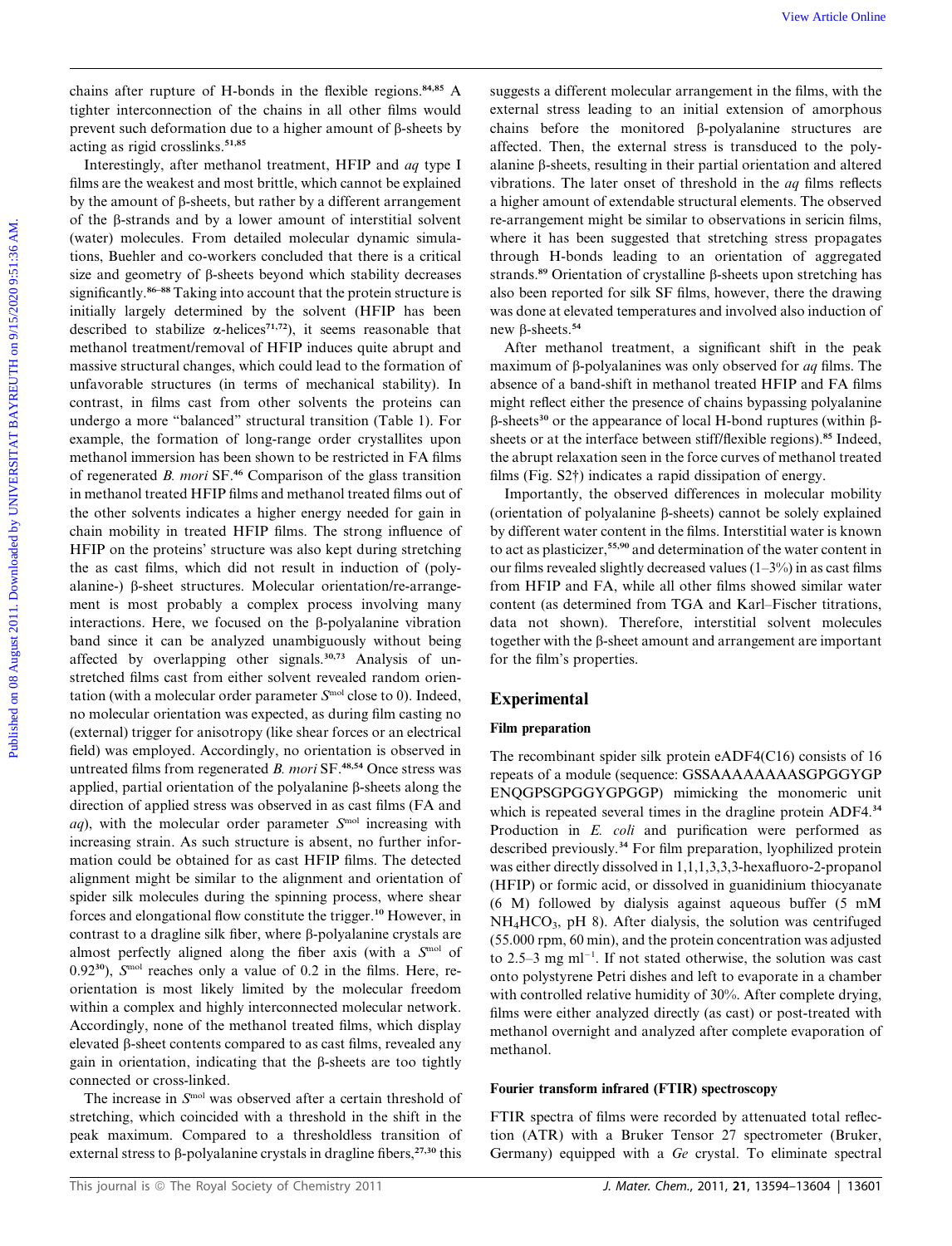contributions due to atmospheric water vapour, the instrument was purged with dry air and atmospheric compensation was performed. For each measurement, 100 scans with a resolution of  $2 \text{ cm}^{-1}$  were averaged. To determine individual secondary structure components, the amide I band was analyzed by Fourier self deconvolution (FSD) as described in ref. 51 using the Opus 6.5 software from Bruker Optics Corp. (Billerica, MA, USA). After narrowing the band synthetically using a high pass filter, the resulting deconvoluted spectra were curve-fitted by subsequent Gaussian peaks. The fraction of individual secondary structure elements was calculated from the relative peak areas. Individual bands were assigned to the different secondary structure elements according to ref. 51. Spectra from at least three independent samples were averaged.

In order to study the changes of the molecular structure upon external strain, mechanical and time resolved polarized FTIR spectroscopy were combined. For these FTIR measurements the setup was used as shown in Fig. 6a. A Varian FTIR spectrometer was used with a photovoltaic MCT detector (KMPV50, Kolmar Technologies) working in the range from 750 to 5000  $cm^{-1}$  at a nominal resolution of  $4 \text{ cm}^{-1}$ , with 1024 scans being averaged. A KRS-5 IR polarizer was inserted in the IR beam to study the dichroism. The spectrometer was coupled with a microscope working in transmission mode. The samples were glued to the apparatus using a two component epoxy adhesive and stretched stepwise (Fig. 6a). After relaxation of the sample (as seen by the force signal), rapid-scan measurements were carried out under equilibrium (Fig. 6b). The force applied to the sample during IR measurements was measured using a sensor (Buster GmbH) capable of measuring up to 10 N. ontributions due to attaceptive water vapour, the intermediation and the August 2018 and the maximum contract and the maximum contract and the maximum contract and the maximum contract and the maximum contract and the ma

# FTIR data analysis

FTIR bands were fitted with a sum of Gaussian profiles. A simple straight baseline was subtracted. Simultaneous fits were made for all polarization directions at a given strain value.

Transmittance varies sinusoidally with polarization; therefore, the absorbance was fitted with the following equation:

$$
A(\theta) = -\log_{10} \left( 10^{-A_x} \cos^2 \theta + 10^{-A_y} \sin^2 \theta \right) \tag{1}
$$

where  $A_x$  and  $A_y$  are the absorbance values with light polarized parallel to the  $x$  (along the direction of applied force) and  $y$ (perpendicular to direction of applied force) axes, respectively, and  $\theta$  is the polarization angle measured from the x-direction (film axis).

The molecular order parameter can be calculated as:

$$
Smol = (Ax - Ay)/(Ax + 2Ay)
$$
 (2)

Perfectly aligned transition dipole moments along the x-directions give a value of 1, whereas the molecular order parameter for isotropic samples is equal to zero.

## Solid state NMR

Solid state 13C cross-polarization magic angle spinning (CP/ MAS) NMR spectra were obtained with a commercial Avance II 300 Bruker spectrometer equipped with a standard triple resonance MAS probe. Silk protein films were pulverized and packed

into 4 mm cubic zirconium rotors and spun at 5 kHz rotation frequency. All spectra were acquired at room temperature and referenced to TMS using the external standard Adamantine. Simultaneous <sup>1</sup>H and <sup>19</sup>F broadband decoupling employed a SPINAL-64 $66$  and XiX $67$  sequence, respectively, with an approximate nutation frequency of 50 kHz and 70 kHz. In order to allow a more complete assignment of the 13C MAS spectra, a series of cross-polarization polarization inversion (CPPI) spectra<sup>68</sup> were additionally recorded with the purpose of distinguishing between overlapping spectra and differentiating between C,  $-CH$ ,  $CH<sub>2</sub>$ , and  $-CH<sub>3</sub>$  units.

#### Thermogravimetric analysis (TGA)

Changes in mass upon heating were assessed by TGA using a SDTA 851e Thermo-gravimetric Analyzer (Mettler Toledo, Germany) with a microbalance resolution of  $1 \mu g$ . Measurements were done in aluminium oxide pans under nitrogen atmosphere (50 ml min<sup>-1</sup>) at a heating rate of 10 °C min<sup>-1</sup> (from RT to 800 $\degree$ C). The shown graphs are representative of three individual measurements.

#### Differential scanning calorimetry (DSC)

DSC scans were obtained using a SDTA 821e differential scanning calorimeter (Mettler Toledo, Germany) with a ceramic sensor with 56-fold Au–AuPd thermocouple pile. Samples (3–4 mg) were sealed hermetically in aluminium pans and heated under purged dry nitrogen gas flow (20 ml min<sup>-1</sup>) at 5 °C min<sup>-1</sup>. In order to evaporate residual solvent, samples were first heated up to 110 °C. After 10 min of equilibration they were cooled to  $-40$  °C, and, finally, the analysis was started by heating up to  $400$  °C. The shown graphs are representative of two or three individual measurements.

#### Tensile testing

Tensile testing was performed using an Instron universal tester 5565 (Instron, Norwood, MA, USA) equipped with a 10 N capacity load cell, which worked with a deviation  $\leq 0.2\%$  in the relevant load regime. A crosshead speed of  $0.2$  mm min<sup>-1</sup> was applied, and gauge length was set to 10 mm. All films were tested in dry state at a relative humidity between  $41 \pm 1\%$  at  $20 \pm 1\degree$ C. Films were cut into strips of 1.5–2 mm  $\times$  20 mm. The thickness was individually determined for each sample and ranged from 10 to 12 μm (apart from film edges). Stress was calculated as force per cross-sectional area. Young's modulus (E-modulus) was measured from the initial slopes in the elastic region; tensile strength refers to the average of ultimate (engineered) stress at failure. Toughness was calculated as the integral below the respective stress–strain curve. The given values in Table 4 are averaged from 8 to 14 individual samples each (untreated films) and of 5 individual samples each (methanol treated films).

# **Conclusions**

A systematic analysis of eADF4(C16) films was performed in order to assess the influence of different solvents on film properties. The used solvents (HFIP, FA and aqueous solution) had no remarkable effect on the films' thermal stability. Thermal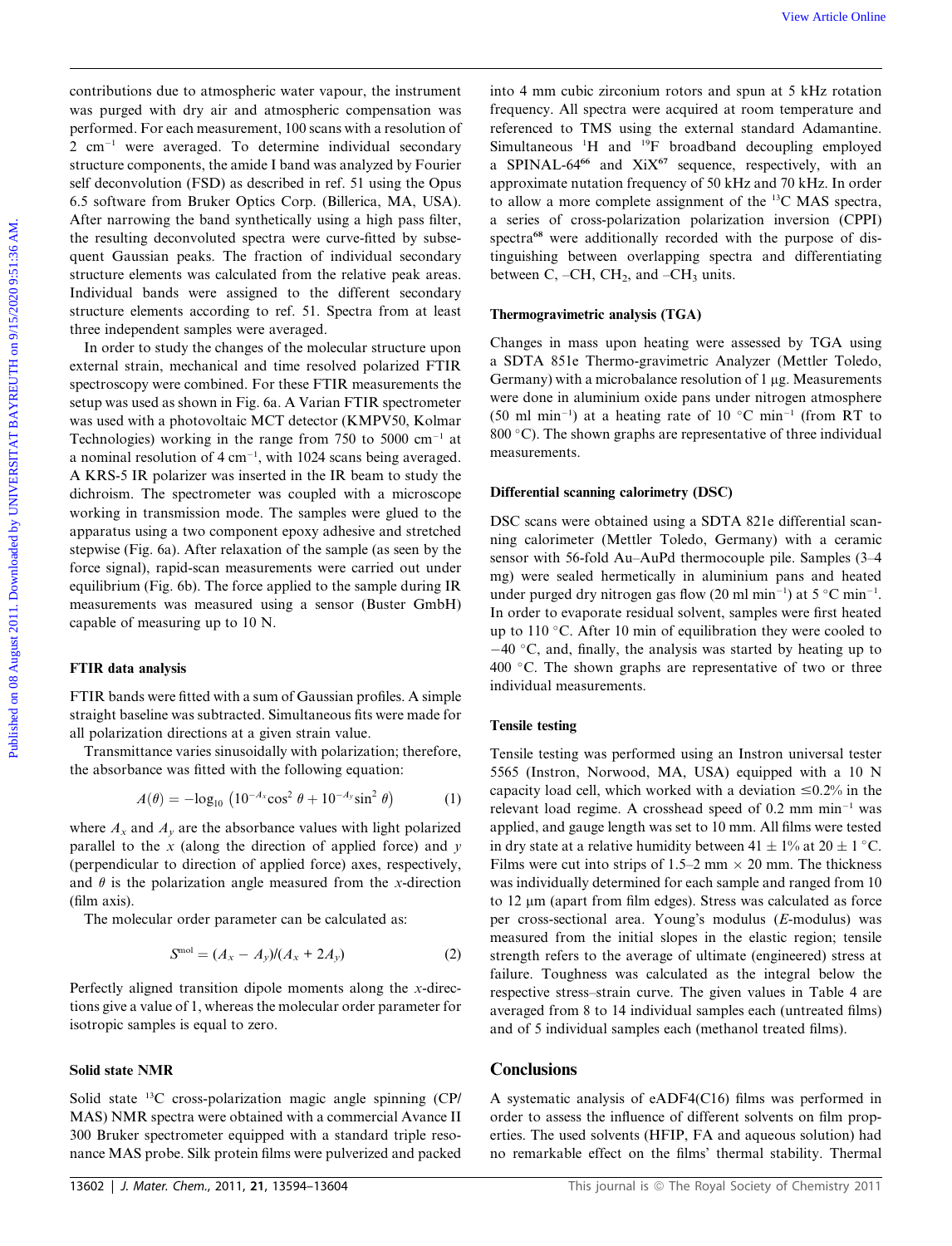decomposition started around 270 °C with a maximum at 320 °C. In contrast, secondary structure content and mechanical characteristics revealed a clear dependence on the initial solvent used, with the effect on mechanics being sustained even after methanol treatment. Importantly, in the case of aq films local structural inhomogeneity appeared. Tensile testing as well as combined mechanical/structural analysis indicated differences not only due to post-treatment with methanol, but also due to the initial solvent. Taken together, the presented data give insights into the structure–function relationship of eADF4(C16) in films, which is an important basis for potential future applications. Furthermore, they broaden the understanding of the correlation of mechanical behavior and underlying molecular arrangement. The results clearly demonstrate that not only the amount of  $\beta$ sheet structures has to be considered but also their arrangement (size/geometry and interconnection) in combination with interstitial solvent molecules. All factors are influenced by the chosen starting solvent, which thereby provides an additional parameter of controlling and fine-tuning the properties of silk materials. From the consistent of the consistent of the consistent of the consistent of the consistent of the consistent of the consistent of the consistent of the consistent of the consistent of the consistent of the consistent of

## Acknowledgements

This work was financially supported by SFB840 TPA8. The authors thank Dr Reiner Giesa (University of Bayreuth) for support on tensile testing and Ute Kuhn (University of Bayreuth) for DSC and TGA measurements.

## Notes and references

- 1 K. Spiess, A. Lammel and T. Scheibel, Macromol. Biosci., 2010, 10, 998–1007.
- 2 A. R. Murphy and D. L. Kaplan, J. Mater. Chem., 2009, 19, 6443– 6450.
- 3 J. A. Kluge, O. Rabotyagova, G. Leisk and D. L. Kaplan, Trends Biotechnol., 2008, 26, 244–251.
- 4 C. Vepari and D. L. Kaplan, Prog. Polym. Sci., 2007, 32, 991–1007.
- 5 D. H. Kim, J. Viventi, J. J. Amsden, J. Xiao, L. Vigeland, Y. S. Kim, J. A. Blanco, B. Panilaitis, E. S. Frechette, D. Contreras, D. L. Kaplan, F. G. Omenetto, Y. Huang, K. C. Hwang, M. R. Zakin, B. Litt and J. A. Rogers, Nat. Mater., 2010, 9, 511–517.
- 6 C. L. Craig, Annu. Rev. Entomol., 1997, 42, 231–267.
- 7 F. Vollrath and D. Porter, Soft Matter, 2006, 2, 377–385.
- 8 Y. Z. Wang, H. J. Kim, G. Vunjak-Novakovic and D. L. Kaplan, Biomaterials, 2006, 27, 6064–6082.
- 9 J. G. Hardy, L. M. Romer and T. R. Scheibel, Polymer, 2008, 49, 4309–4327.
- 10 M. Heim, D. Keerl and T. Scheibel, Angew. Chem., Int. Ed., 2009, 48, 3584–3596.
- 11 J. M. Gosline, P. A. Guerette, C. S. Ortlepp and K. N. Savage, J. Exp. Biol., 1999, 202, 3295–3303.
- 12 F. Vollrath and D. P. Knight, Nature, 2001, 410, 541–548.
- 13 C. Riekel and F. Vollrath, Int. J. Biol. Macromol., 2001, 29, 203–210.
- 14 A. D. Parkhe, S. K. Seeley, K. Gardner, L. Thompson and R. V. Lewis, J. Mol. Recognit., 1997, 10, 1–6.
- 15 A. Glisovic, T. Vehoff, R. J. Davies and T. Salditt, Macromolecules, 2008, 41, 390–398.
- 16 J. D. van Beek, S. Hess, F. Vollrath and B. H. Meier, Proc. Natl. Acad. Sci. U. S. A., 2002, 99, 10266–10271.
- 17 A. H. Simmons, C. A. Michal and L. W. Jelinski, Science, 1996, 271, 84–87.
- 18 T. Lefevre, M. E. Rousseau and M. Pezolet, Biophys. J., 2007, 92, 2885–2895.
- 19 J. Sirichaisit, V. L. Brookes, R. J. Young and F. Vollrath, Biomacromolecules, 2003, 4, 387–394.
- 20 F. Vollrath and D. P. Knight, Int. J. Biol. Macromol., 1999, 24, 243– 249.
- 21 M. Xu and R. V. Lewis, Proc. Natl. Acad. Sci. U. S. A., 1990, 87, 7120–7124.
- 22 C. Y. Hayashi, N. H. Shipley and R. V. Lewis, Int. J. Biol. Macromol., 1999, 24, 271–275.
- 23 E. Bini, D. P. Knight and D. L. Kaplan, J. Mol. Biol., 2004, 335, 27– 40.
- 24 M. Heim, L. Romer and T. Scheibel, Chem. Soc. Rev., 2010, 39, 156– 164.
- 25 D. T. Grubb and G. Ji, Int. J. Biol. Macromol., 1999, 24, 203–210.
- 26 G. P. Holland, M. S. Creager, J. E. Jenkins, R. V. Lewis and J. L. Yarger, J. Am. Chem. Soc., 2008, 130, 9871–9877.
- 27 P. Papadopoulos, R. Ene, I. Weidner and F. Kremer, Macromol. Rapid Commun., 2009, 30, 851–857.
- 28 P. Papadopoulos, J. Solter and F. Kremer, Colloid Polym. Sci., 2009, 287, 231–236.
- 29 B. L. Thiel, K. B. Guess and C. Viney, Biopolymers, 1997, 41, 703– 719.
- 30 R. Ene, P. Papadopoulos and F. Kremer, Soft Matter, 2009, 5, 4568– 4574.
- 31 C. Vendrely and T. Scheibel, Macromol. Biosci., 2007, 7, 401–409.
- 32 A. Rising, M. Widhe, J. Johansson and M. Hedhammar, Cell. Mol. Life Sci., 2011, 68, 169–184.
- 33 X. X. Xia, Z. G. Qian, C. S. Ki, Y. H. Park, D. L. Kaplan and S. Y. Lee, Proc. Natl. Acad. Sci. U. S. A., 2010, 107, 14059–14063.
- 34 D. Huemmerich, C. W. Helsen, S. Quedzuweit, J. Oschmann, R. Rudolph and T. Scheibel, Biochemistry, 2004, 43, 13604–13612.
- 35 S. Rammensee, U. Slotta, T. Scheibel and A. R. Bausch, Proc. Natl. Acad. Sci. U. S. A., 2008, 105, 6590–6595.
- 36 F. Hagn, L. Eisoldt, J. G. Hardy, C. Vendrely, M. Coles, T. Scheibel and H. Kessler, Nature, 2010, 465, 239–242.
- 37 G. Askarieh, M. Hedhammar, K. Nordling, A. Saenz, C. Casals, A. Rising, J. Johansson and S. D. Knight, Nature, 2010, 465, 236–238.
- 38 X. Y. Wang, X. Hu, A. Daley, O. Rabotyagova, P. Cebe and D. L. Kaplan, J. Controlled Release, 2007, 121, 190–199.
- 39 X. Wang, E. Wenk, X. Hu, G. R. Castro, L. Meinel, X. Wang, C. Li, H. Merkle and D. L. Kaplan, Biomaterials, 2007, 28, 4161–4169.
- 40 E. Wenk, A. J. Meinel, S. Wildy, H. P. Merkle and L. Meinel, Biomaterials, 2009, 30, 2571–2581.
- 41 J. J. Amsden, P. Domachuk, A. Gopinath, R. D. White, L. D. Negro, D. L. Kaplan and F. G. Omenetto, Adv. Mater., 2010, 22, 1746–1749.
- 42 B. D. Lawrence, M. Cronin-Golomb, I. Georgakoudi, D. L. Kaplan and F. G. Omenetto, Biomacromolecules, 2008, 9, 1214–1220.
- 43 K. Spiess, S. Wohlrab and T. Scheibel, Soft Matter, 2010, 6, 4168– 4174.
- 44 C. Zhao, J. Yao, H. Masuda, R. Kishore and T. Asakura, Biopolymers, 2003, 69, 253–259.
- 45 S. W. Ha, A. E. Tonelli and S. M. Hudson, Biomacromolecules, 2005, 6, 1722–1731.
- 46 I. C. Um, H. Y. Kweon, K. G. Lee and Y. H. Park, Int. J. Biol. Macromol., 2003, 33, 203–213.
- 47 A. Vasconcelos, G. Freddi and A. Cavaco-Paulo, Biomacromolecules, 2008, 9, 1299–1305.
- 48 H. J. Jin, J. Park, V. Karageorgiou, U. J. Kim, R. Valluzzi and D. L. Kaplan, Adv. Funct. Mater., 2005, 15, 1241–1247.
- 49 U. Slotta, M. Tammer, F. Kremer, P. Koelsch and T. Scheibel, Supramol. Chem., 2006, 18, 465–471.
- 50 M. Tsukada, Y. Gotoh, M. Nagura, N. Minoura, N. Kasai and G. Freddi, J. Polym. Sci., Part B: Polym. Phys., 1994, 32, 961–968.
- 51 X. Hu, D. Kaplan and P. Cebe, Macromolecules, 2006, 39, 6161–6170.
- 52 O. N. Tretinnikov and Y. Tamada, Langmuir, 2001, 17, 7406–7413.
- 53 J. Yin, E. Chen, D. Porter and Z. Shao, Biomacromolecules, 2010, 11, 2890–2895.
- 54 T. Yucel, P. Cebe and D. L. Kaplan, Adv. Funct. Mater., 2011, 21, 779–785.
- 55 A. Motta, L. Fambri and C. Migliaresi, Macromol. Chem. Phys., 2002, 203, 1658–1665.
- 56 A. Lammel, X. Hu, S. H. Park, D. L. Kaplan and T. Scheibel, Biomaterials, 2010, 31, 4583–4591.
- 57 A. Lammel, M. Schwab, M. Hofer, G. Winter and T. Scheibel, Biomaterials, 2011, 32, 2233–2240.
- 58 D. Huemmerich, U. Slotta and T. Scheibel, Appl. Phys. A: Mater. Sci. Process., 2006, 82, 219–222.
- 59 E. Metwalli, U. Slotta, C. Darko, S. V. Roth, T. Scheibel and C. M. Papadakis, Appl. Phys. A: Mater. Sci. Process., 2007, 89, 655–661.
- 60 F. Junghans, M. Morawietz, U. Conrad, T. Scheibel, A. Heilmann and U. Spohn, Appl. Phys. A: Mater. Sci. Process., 2006, 82, 253–260.